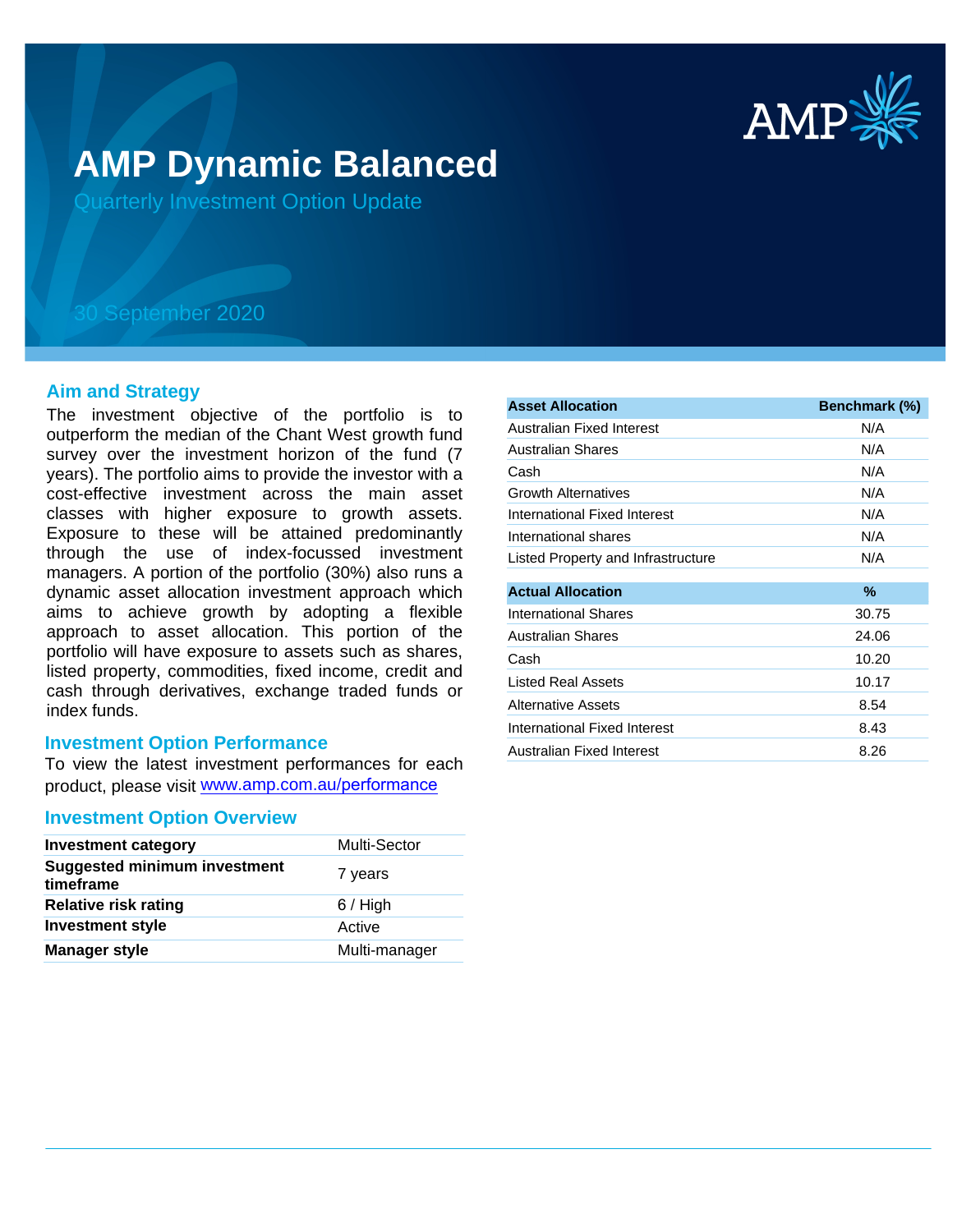## **Fund Performance**

The AMP Dynamic Balanced Fund was broadly flat for the September quarter. Whilst many economies entered a recession, July and August saw equity markets rally. Buoyed by strong growth in the US technology sector and sustained monetary and fiscal policy stimulus, domestic and international shares positions generated strong returns. By September however, markets began to diverge as fears of a "second wave" of COVID-19 and renewed lockdowns dampened investor sentiment. Overall, the S&P/ASX 200 index ended the quarter down -0.4% whilst the MSCI World ex Australia index closed 6.9% higher (in local currency). Government bonds were generally unchanged as yields were largely range bound whilst credit markets rallied on the back of the insatiable chase for yield.

In this volatile environment, Fund performance was challenged particularly within the Dynamic Markets Fund allocation. The Dynamic Markets Fund is positioned for a post Covid-19 economic recovery through a long cyclical bias which underperformed during August and September as US technology stocks continued to surge higher. More positively, at the time of writing, this positioning has begun to add value to the portfolio as positive news on a vaccine saw a heavy rotation out of technology stocks and into value stocks such as Financials and Industrials.

Looking ahead, the final quarter of the year is poised to be eventful for markets. With the US election, the potential of further fiscal stimulus and positive news on a vaccine for COVID-19, members are likely to experience volatility. As such, we remain confident an active diversified approach across defensive and growth assets will benefit members going forward.

## **Market Review**

Global equities rose during most of the quarter as the balance of data and economic expectations was initially viewed positively and on hopes that a COVID-19 vaccine might be available in a compressed timeframe. However, by quarter end, global equity markets suffered a pullback, led by the technology sector which later broadened to other sectors. Energy was also impacted as the oil price pulled back. For COVID-19, conditions and outlook remained uncertain. The global death count from the pandemic has now exceeded the one million mark.

Escalating tensions between the US and China have also elevated uncertainty. The US has rejected China's territorial claims to the South China Sea and has ended Hong Kong's special trade status with the US, requesting support in its stance from its allies. The US administration has also moved to put restrictions on some Chinese companies operating in the US, including TikTok and WeChat, although the US courts have moderated some of these decisions.

In the US, there is likely to be further downward pressure on the US dollar as quantitative easing measures continue to ramp up. An ongoing US dollar retracement would be consistent with improving global growth relative to that in the US and the US Federal Reserve's aggressive quantitative easing programme, which is significantly increasing the supply of US dollars.